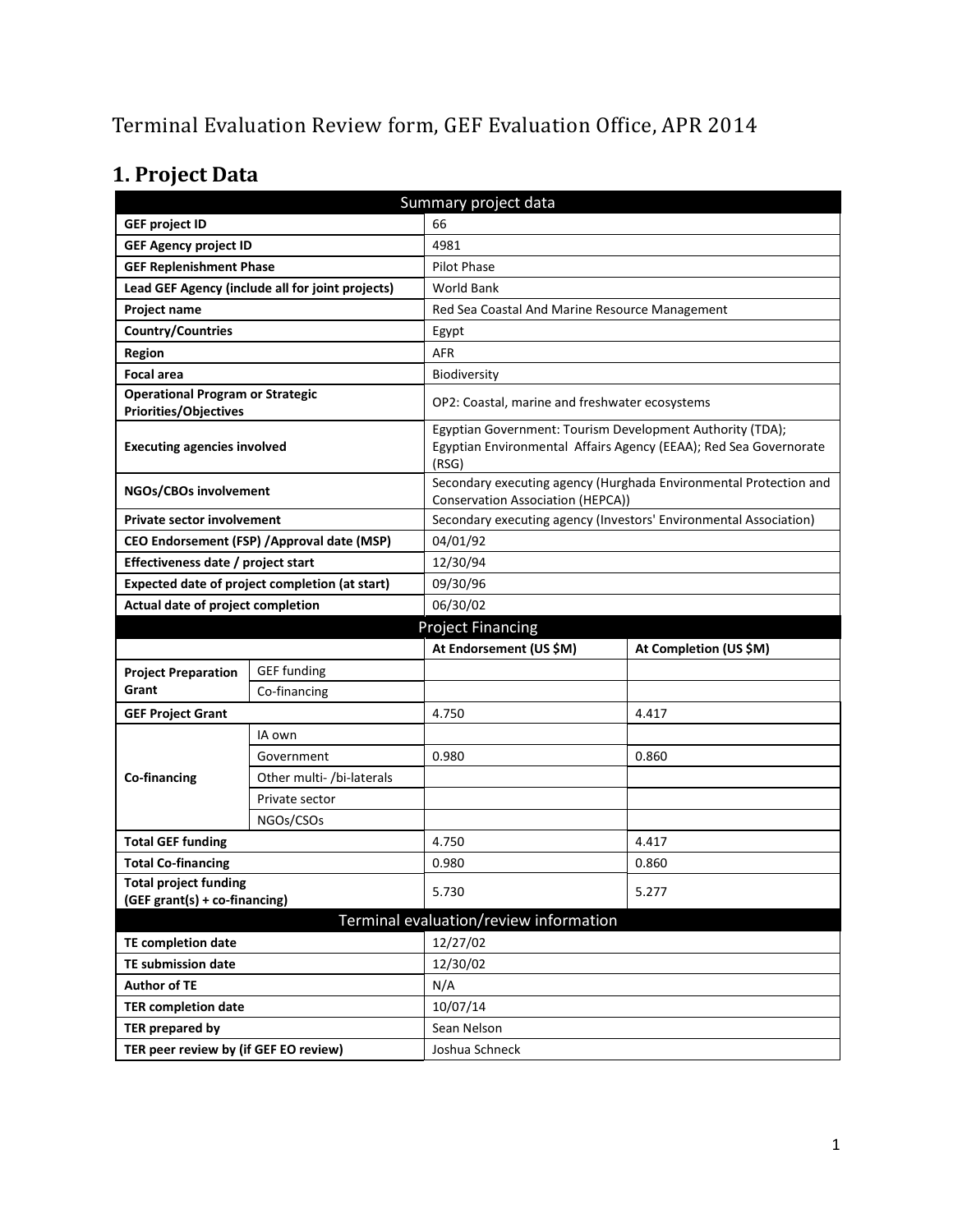## **2. Summary of Project Ratings**

| <b>Criteria</b>                           | <b>Final PIR</b> | <b>IA Terminal</b><br><b>Evaluation</b> | <b>IA Evaluation</b><br><b>Office Review</b> | <b>GEF EO Review</b> |
|-------------------------------------------|------------------|-----------------------------------------|----------------------------------------------|----------------------|
| <b>Project Outcomes</b>                   | N/R              |                                         |                                              |                      |
| <b>Sustainability of Outcomes</b>         | N/R              |                                         |                                              | ML                   |
| <b>M&amp;E Design</b>                     | N/R              | N/R                                     | $-N/R$                                       | MU                   |
| <b>M&amp;E</b> Implementation             | N/R              | N/R                                     | $-N/R$                                       | U/A                  |
| <b>Quality of Implementation</b>          | N/R              |                                         |                                              | <b>MS</b>            |
| <b>Quality of Execution</b>               | N/R              |                                         |                                              |                      |
| Quality of the Terminal Evaluation Report |                  |                                         |                                              | <b>MS</b>            |

### **3. Project Objectives**

3.1 Global Environmental Objectives of the project:

As stated in the Project Document (PD) the GEO of the project is protecting biodiversity in the Red Sea, especially along the coasts. The Red Sea has a unique combination of coral reefs and wetlands, due to it being "the most saline body of water in direct connection with the world's oceans" (PD, p. 1). The region's biodiversity was under threat due to shipping, tourism and oil extraction.

### 3.2 Development Objectives of the project:

The primary DO was to create a Coastal Zone Management (CZM) program to allow for sustainable development around the Red Sea without harming biodiversity. At the time of the Project Document's (PD) writing, people were moving from the Nile Valley to the Red Sea's coast due to greater economic opportunities, which threatened to put further stress on the local ecology. Local businesses often saw their interests in conflict. In particular, the tourism and oil extraction sectors faced different incentives. Oil extraction, especially oil spills, threatened the tourism sector's growth.

The 3 primary project goals are: 1) to stop biodiversity loss on the Red Sea, especially regarding the coral reefs; 2) to stop Egyptian pollution into the Red Sea; and 3) to show that institutional, legislative, scientific and management remedies can both protect local biodiversity while also promoting sustainable development. If Egypt can achieve this third goal, other Red Sea countries may do the same.The PD defines the following 6 project components:

- **1)** Coastal Zone Management Plan
- **2)** Environmental Assessment Capability
- **3)** Marine Pollution Control
- **4)** Reef Recreation Management
- **5)** Marine Protected Area Establishment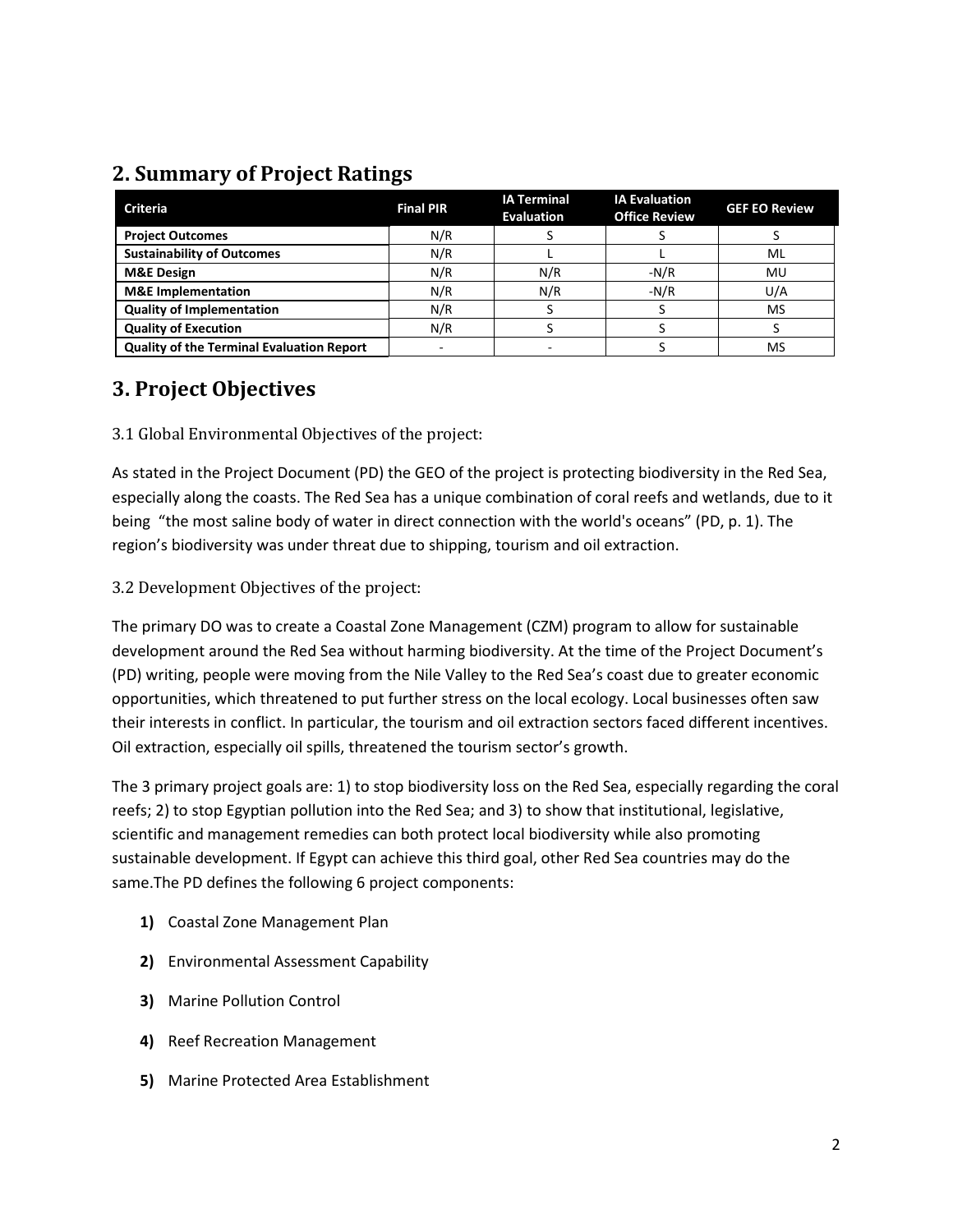- **6)** CZM Monitoring and Evaluation (M&E)
- 3.3 Were there any **changes** in the Global Environmental Objectives, Development Objectives, or other activities during implementation?

The TE notes that **no** changes were made to the GEOs or the DOs.

### **4. GEF EO assessment of Outcomes and Sustainability**

Please refer to the GEF Terminal Evaluation Review Guidelines for detail on the criteria for ratings.

Relevance can receive either a Satisfactory or Unsatisfactory rating. For Effectiveness and Cost efficiency, a six point rating scale is used (Highly Satisfactory to Highly Unsatisfactory), or Unable to Assess. Sustainability ratings are assessed on a four-point scale: Likely=no or negligible risk; Moderately Likely=low risk; Moderately Unlikely=substantial risks; Unlikely=high risk. In assessing a Sustainability rating please note if, and to what degree, sustainability of project outcomes is threatened by financial, sociopolitical, institutional/governance, or environmental factors.

Please justify ratings in the space below each box.

| 4.1 Relevance | Rating: Satisfactory |
|---------------|----------------------|
|               |                      |

This project was relevant to the GEF under OP2: Coastal, marine and freshwater resources. The Red Sea was under threat due to oil exploration, shipping and tourism activities. Coral reefs and coastal wetlands were particularly vulnerable. This project was also relevant to the Egyptian government's environmental and local development goals. On the one hand, the government wished to continue oil exploration, but this also undermined local biodiversity and the tourism sector. Both the Ministry of Tourism and the Ministry of Petroleum recognized that sustainable development along the Red Sea coast was necessary, but they lacked the institutional capacity to turn these wishes into results. This project was initially formally associated with the larger World Bank Private Sector Tourism Infrastructure and Environmental Management Project.

| <b>4.2 Effectiveness</b> | Rating: Satisfactory |
|--------------------------|----------------------|
|                          |                      |

**Summary:** The project completed and implemented the CZM Plan, which was the project's most important component. In addition, staff at all 3 executing Ministries received training, but the TE provides little detail on the quality or scope of the training. Environmental concerns have been formally integrated into the executing agencies, including through the new Environmental Unit within the Tourism Development Authority. Numerous local surveys and research projects helped to create a better understanding of the local ecology and environmental weaknesses. The project also built a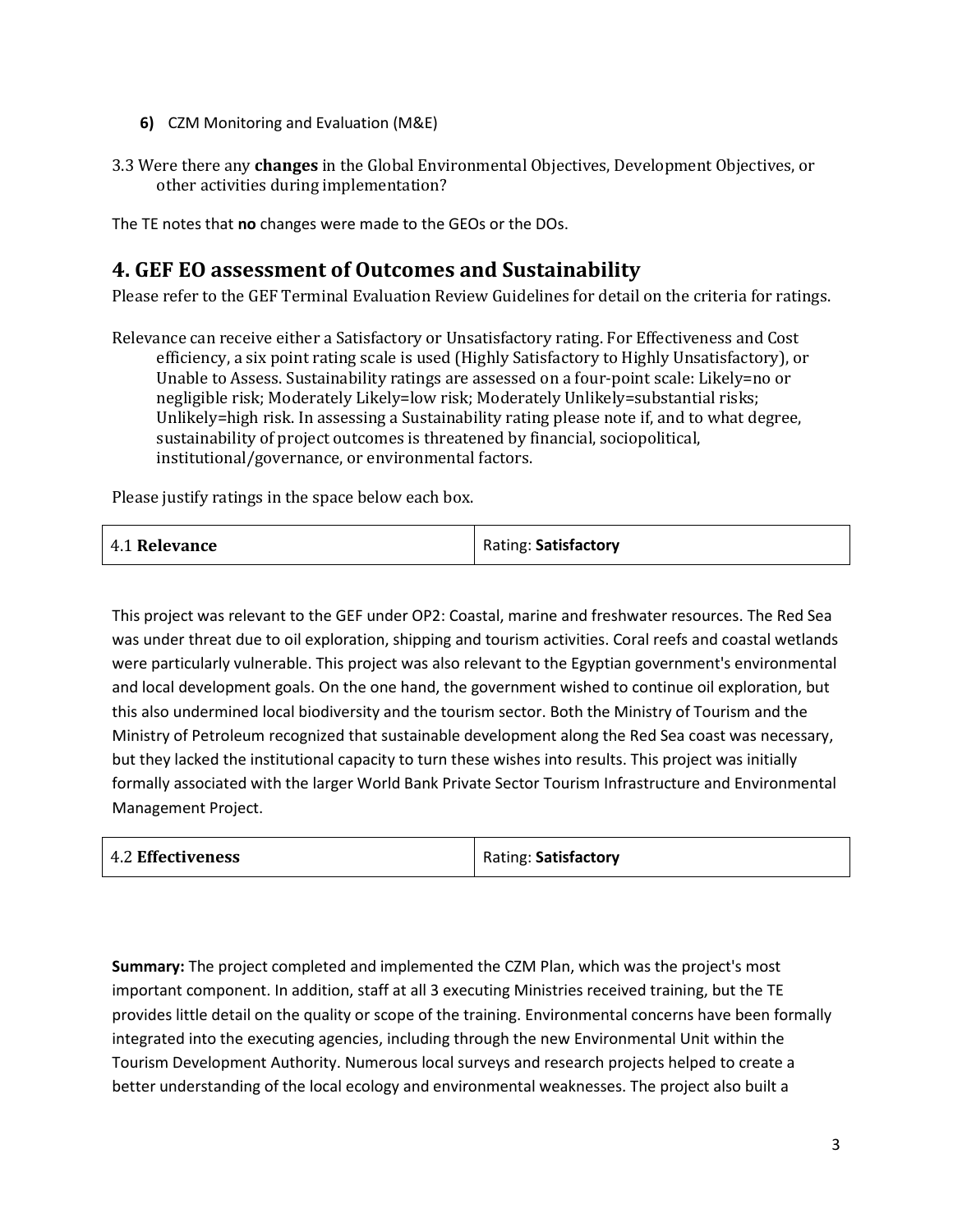Visitors Center that can become a hub of local sustainable tourism activity and promotion. However, the CZM M&E process appears to have been inadequate.

**1)** Coastal Zone Management Plan: **Satisfactory**

The CZM Plan was completed as of September 1998. The Egyptian Environmental Affairs Agency (EEAA), the Tourism Development Authority (TDA) and the Red Sea Governate (RSG) are in charge of carrying out the Plan. The TE does not assess the quality of the CZM Plan. The CZM Plan's design was based on numerous local surveys and research, including local species surveys. In addition, the Plan was also informed by the government's "Framework Program for Development of a National ICZM Plan for Egypt."

### **2)** Environmental Assessment Capability: **Satisfactory**

The TDA now operates an Environmental Unit. It requires that tourism projects have to conform to Environmental Impact Assessment (EIA) regulations. The staff has "received adequate training" (TE, p. 7). The Environmental Unit has catalogued pollutant types and sources, as well as identifying where Egyptian environmental legislation needs to be strengthened and conducting public education campaigns.

### **3)** Marine Pollution Control: **Satisfactory**

From 1997 to 1998, the project undertook marine pollution control research along the Red Sea coast. Among the topics covered were protecting coral reef and mangrove habitats, controlling pollution from oil drilling, M&E and environmental enforcement. The EEAA now has 40 Rangers patrolling the coast.

### **4)** Reef Recreation Management: **Moderately Satisfactory**

The Reef Recreation Management Unit (RRMU) at the GEF office in Hurghada, along with the consulting firm McAlister Elliott Ltd, presented a Reef Recreation Management Plan in mid-1998. It created a framework for zoning and monitoring the reefs in the Hurghada – Safaga area. However, it is unclear if this Plan was ever implementated.

### **5)** Marine Protected Area Establishment: **Satisfactory**

This component produced the Protected Areas Management Plan in May 1998, which outlines GEF support priorities for the Egyptian government's National Biodiversity Strategy and the National Coastal Zone Management Strategy. Both McAlister Elliott Ltd and the project team collaborated to produce this Plan. It built off of the ecosystem surveys and species inventories that the project had completed earlier. The key Plan component was the International Visitors Center (IVC) near Marsa Alam, which saw construction finished in 2001. The Investors' Environmental Association, a collection of local businesses focused on the hotel sector, help to run and manage the Visitors Center.

**6)** CZM Monitoring and Evaluation (M&E): **Unable to Assess**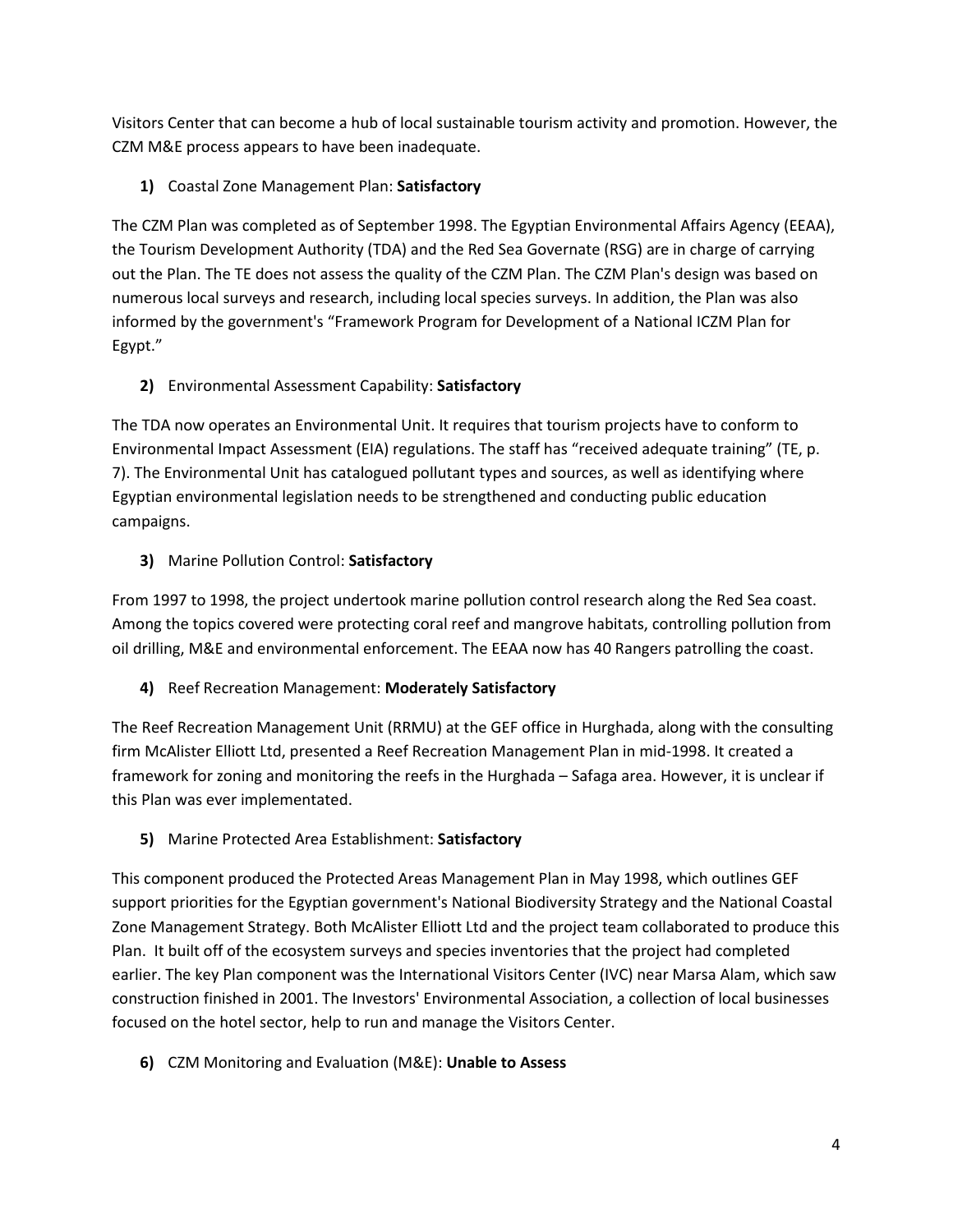The TE is unclear on the difference between project M&E and the CZM M&E component. The TE provides scarce and confusing evidence regarding the quality of the Mid-Term Review (MTR) and the Project Evaluation Report, which were the 2 main M&E outputs. According to the TE, "in the two areas (Soma Bay and Marsa Alam), where the GEF project had direct involvement on the ground, [Bank] involvement has had positive effects" (TE, p. 8). However, it is unclear from the TE's description if the high quality of monitoring at Soma Bay was due to this project or the Tourism Infrastructure Project. The TE states that diving sites in Safaga remained " poorly managed" (TE, p. 8), which opened up local coral reefs to exploitation and degradation. It is unclear if this is due to poor monitoring or poor enforcement.

| 4.3 Efficiency | <b>Rating: Moderately Satisfactory</b> |
|----------------|----------------------------------------|
|----------------|----------------------------------------|

**Summary:** The project met with initial delays due to problems with project design and poor management. However, the project rapidly improved in efficiency when the original Project Manager (PM) was replaced with a new PM. In addition, the project came in under budget.

**Delays and Management Issues:** The project was affected by delays in carrying out a larger linked World Bank project: Private Sector Tourism Infrastructure and Environmental Management Project (LN 36050). Delays carrying out LN 36050 spilled over to this GEF project, though the TE does not specify what those delays were. The projects were later de-linked.

The project's 36-month time frame was originally separated into 2 stages: CZM Plan preparation/research (months 1-15) and initial CZM Plan implementation (months 16-36). However, this time frame turned out to be too ambitious. According to the TE, "after effectiveness, operationally the project continued to stay in a stage of 'preparation' for all 1995, largely addressing staffing, role clarification between the three joint agencies and disbursement arrangements" (TE, p. 5). The project did not become fully operational until 1997, which was after the September 1996 project closing date due to poor project management. Institutional weaknesses and greater than expected training needs also helped cause these delays.

The first year after project effectiveness saw delays due to difficulties in obtaining co-financing and challenges in complying with World Bank withdrawal and procurement standards and procedures. The project only started when it hired a PM and most (but not all) core staff in 1996. Purchasing equipment was only finished in 1997. 2 core team members resigned in 1997 due to problems with the PM's management ability. Both the PM and the Chief Planner resigned. The new PM appears to have improved project execution. The project received a 2-year extension, but the TE believes a longer extension should have been granted. Terrorist attacks also slowed down project execution by causing local logistical problems.

In addition, the EEAA was supposed to implement the Red Sea Protected Area (RSPA) "with USAID funding in parallel implementation with this project," (TE, p. 6) but ranger hiring and training had only just begun as of the TE's writing.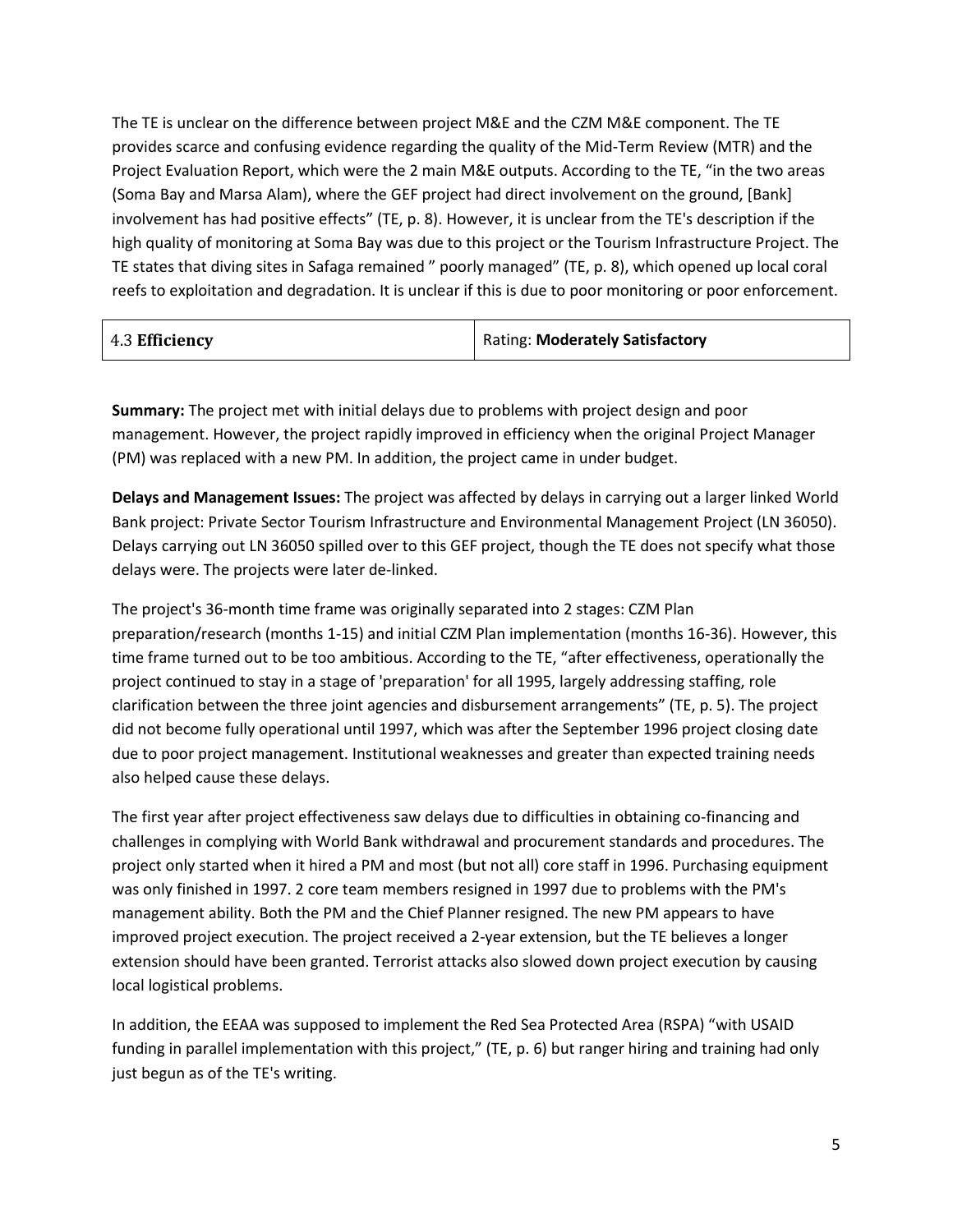**Financial Management:** The TE rated the project's financial management as satisfactory. All project cost components came in between 91 to 96 percent of the appraisal estimate. No component cost over 100 percent of the appraisal. The physical contingencies cost ended up being US\$0. Survey work came in under budget.

| 4.4 Sustainability | Rating: Moderately Likely |
|--------------------|---------------------------|
|--------------------|---------------------------|

**Summary:** Local institutions, especially TDA and EEAA, had taken ownership of project activities. USAID and the EU funded ongoing relevant activities. However, terrorism threatened to impact tourism, which would affect local revenue streams.

The project's sustainability rating is assessed according to the following 4 risk factors.

#### Environmental: **Unable to Assess**

The TE does not include environmental risks to the project.

#### Financial: **Moderately Likely**

The project and the associated tourism groups that came out of this project have found ongoing financing for initiatives like the Red Sea Sustainable Tourism Initiative (RSSTI) from USAID and the EU. USAID appears to be the primary financier for associated activities. However, the project was also supposed to receive ongoing financing from tourism fees to carry out activities like running the Visitors Center in the newly developed Marsa Alem area. While Marsa Alem has seen a steady stream of tourism, other project areas and nearby areas have seen tourism drop due to terrorist attacks in the area and regional political unrest. USAID had created a Visitors Center management plan for sustainable development, which includes gaining both private and public sector support.

#### Institutional: **Likely**

The TDA and RSG require that all new construction or extensions in the project area must first undertake an Environmental Impact Assessment (EIA). The number of EEAA Rangers patrolling the Red Sea increased from 8 in 2000 to 40 in 2001 and growing, though this was behind schedule. In addition, TDA has enacted the RSSTI. As of the TE's writing, TDA had taken over project activities and integrated them into their normal operations. According to the TE, TDA and EEAA staff received adequate training.

#### Sociopolitical: **Moderately Likely**

Ongoing TDA and EEAA involvement reflect a high degree of country ownership. The TE contains little information on local community involvement or public opinion of the project. However, terrorism and a volatile regional political situation threatened local tourism, which threatened local funding.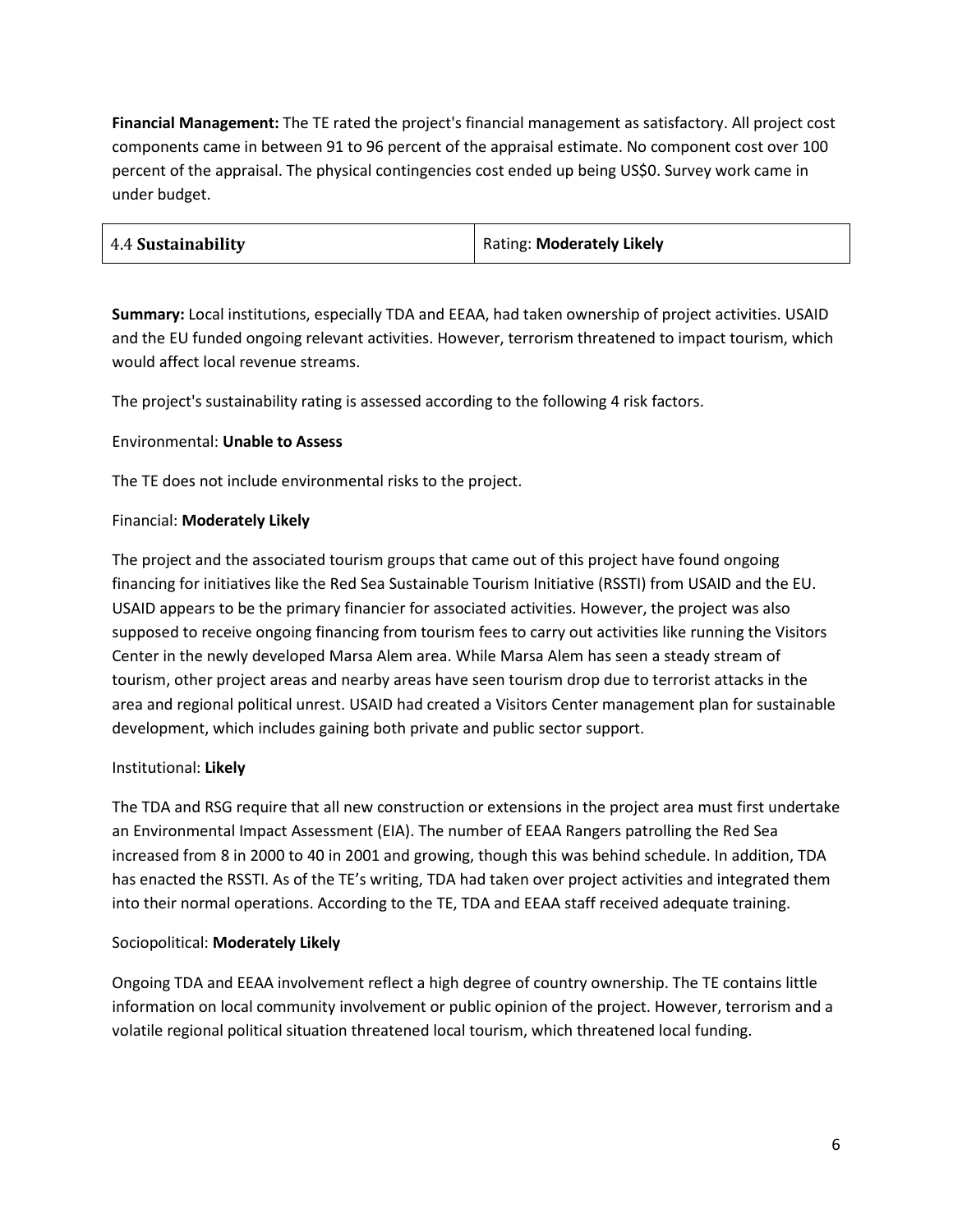### **5. Processes and factors affecting attainment of project outcomes**

5.1 Co-financing. To what extent was the reported co-financing essential to the achievement of GEF objectives? If there was a difference in the level of expected co-financing and actual cofinancing, then what were the reasons for it? Did the extent of materialization of co-financing affect project's outcomes and/or sustainability? If so, in what ways and through what causal linkages?

(Note: The TE's "Cofinanciers" section is left blank.)

The original estimated co-financing from the Egyptian government in the PD was US\$980,000 million in local currency. The actual amount distributed was US\$860,000. The government provided free land to build 2 project locations: the Marsa Alem Visitor Center and the EEAA Regional Branch Office (RBO) in Hurghada. Part of the reason actual co-financing was lower than expected co-financing was due to a lack of physical contingencies faced when executing this project, which had been factored into the original co-financing estimate. The TE notes that the project experienced "savings in the survey work and reports for the various project components," (TE, p. 10) but does not provide further details on these savings. The TE does not directly assess how the level of co-financing affected project outcomes.

5.2 Project extensions and/or delays. If there were delays in project implementation and completion, then what were the reasons for it? Did the delay affect the project's outcomes and/or sustainability? If so, in what ways and through what causal linkages?

The project was affected by delays in carrying out a larger linked World Bank project: Private Sector Tourism Infrastructure and Environmental Management Project (LN 36050). Delays carrying out LN 36050 spilled over to this GEF project, though the TE does not specify what those delays were. The projects were later de-linked.

The project's 36-month time frame was originally separated into 2 stages: CZM Plan preparation/research (months 1-15) and initial CZM Plan implementation (months 16-36). However, this time frame turned out to be too ambitious. According to the TE, "after effectiveness, operationally the project continued to stay in a stage of 'preparation' for all 1995, largely addressing staffing, role clarification between the three joint agencies and disbursement arrangements" (TE, p. 5). The project did not become fully operational until 1997, which was after the September 1996 project closing date due to poor project management. Institutional weaknesses and greater than expected training needs also helped cause these delays.

The first year after project activities began saw delays due to difficulties in obtaining co-financing and challenges in complying with World Bank withdrawal and procurement standards and procedures. The project only started when it hired a Project Manager (PM) and most (but not all) core staff in 1996. Purchasing equipment was only finished in 1997. 2 core team members resigned in 1997 due to problems with the PM's management ability. Both the PM and the Chief Planner resigned. The new PM appears to have improved project execution. The project received a 2-year extension, but the TE believes a longer extension should have been granted.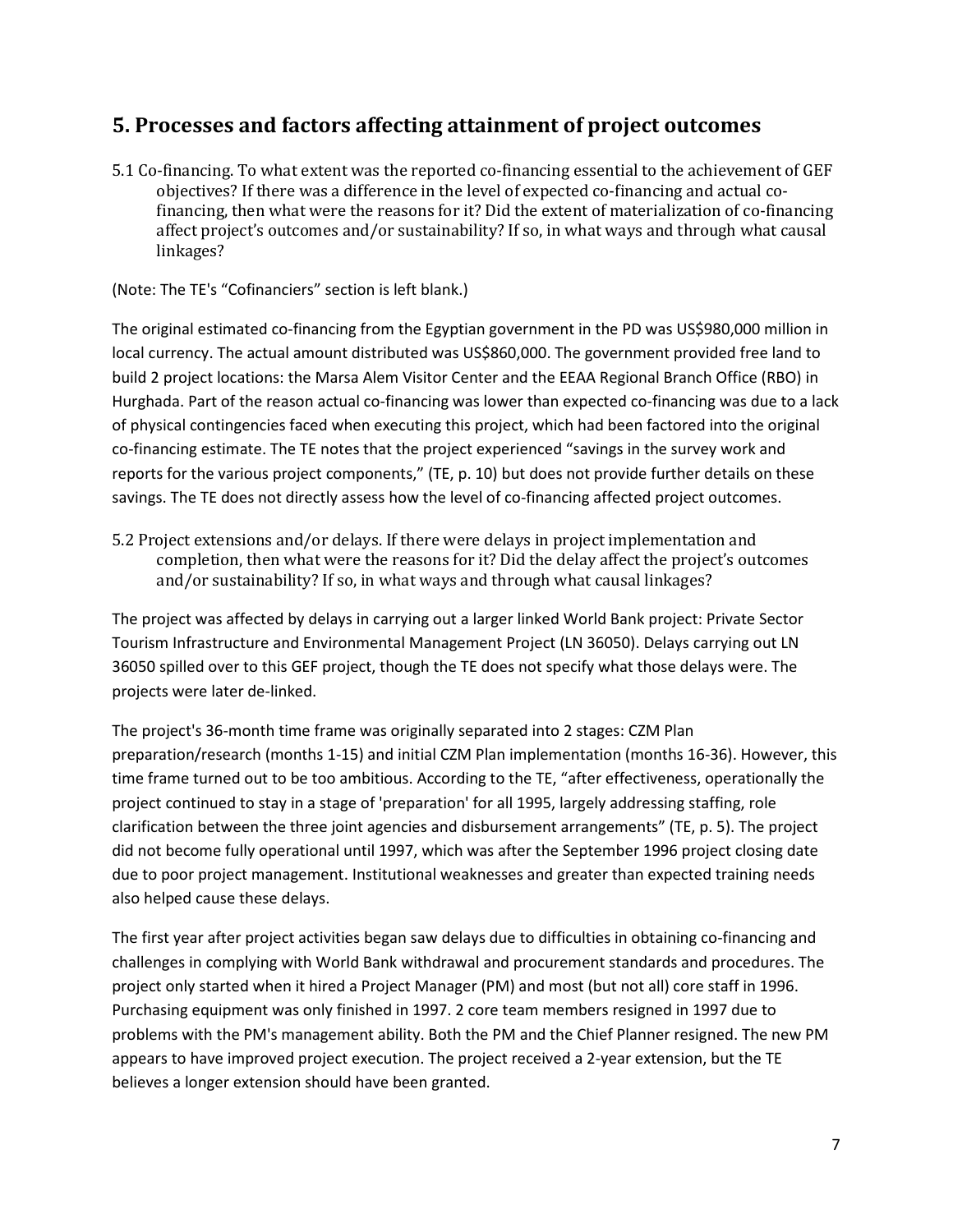5.3 Country ownership. Assess the extent to which country ownership has affected project outcomes and sustainability? Describe the ways in which it affected outcomes and sustainability, highlighting the causal links:

This project was executed by a collection of 3 Egyptian government agencies. The government is enforcing the project's CZM Plan. The TDA has integrated project initiatives into its ongoing activities. The 3 relevant ministries remained engaged throughout the process, partly due to the Egyptian government's Project Management Group's (PMG) coordination efforts. In addition, the PMG stepped in when necessary to replace the PM when the original PM was unable to execute the project satisfactorily. Development along the Red Sea now requires an EIA. In addition, the Egyptian government has expanded upon this project with further projects like the RSSTI, including securing EU and USAID funding.

### **6. Assessment of project's Monitoring and Evaluation system**

Ratings are assessed on a six point scale: Highly Satisfactory=no shortcomings in this M&E component; Satisfactory=minor shortcomings in this M&E component; Moderately Satisfactory=moderate shortcomings in this M&E component; Moderately Unsatisfactory=significant shortcomings in this M&E component; Unsatisfactory=major shortcomings in this M&E component; Highly Unsatisfactory=there were no project M&E systems.

Please justify ratings in the space below each box.

| 6.1 M&E Design at entry | Rating: Moderately Unsatisfactory |
|-------------------------|-----------------------------------|
|                         |                                   |

The M&E design had a reasonably well-developed reporting schedule, including when a Mid-Term Review (called the mid-term progress report) would be presented. However, this was to be during the first year of the project in 1993, which the TE notes was too early. In addition, the indicators in the PD are often vague or non-existent (SMART or otherwise). This was partly because most components consisted of whether or not a certain task was completed (Example: "Publishing an atlas of the environmental resources of the Red Sea coast," PD, p. 25, Attachment 2). The M&E design in the PD does not address the quality of project execution, such as how to judge if the Red Sea coast atlas was of high quality. The PD does not include information on if and when the M&E indicators would be better developed. The TE does not include a dedicated budget for project M&E.

| 6.2 M&E Implementation | Rating: Unable to Assess |
|------------------------|--------------------------|
|------------------------|--------------------------|

The TE rated the supervisory process as satisfactory on all levels. However, the TE is unclear on the difference between project M&E and CZM M&E as a project component and output. Since the TE provides scarce and confusing evidence regarding the quality of the M&E process, the MTR and the Project Evaluation Report, M&E implementation cannot be properly assessed.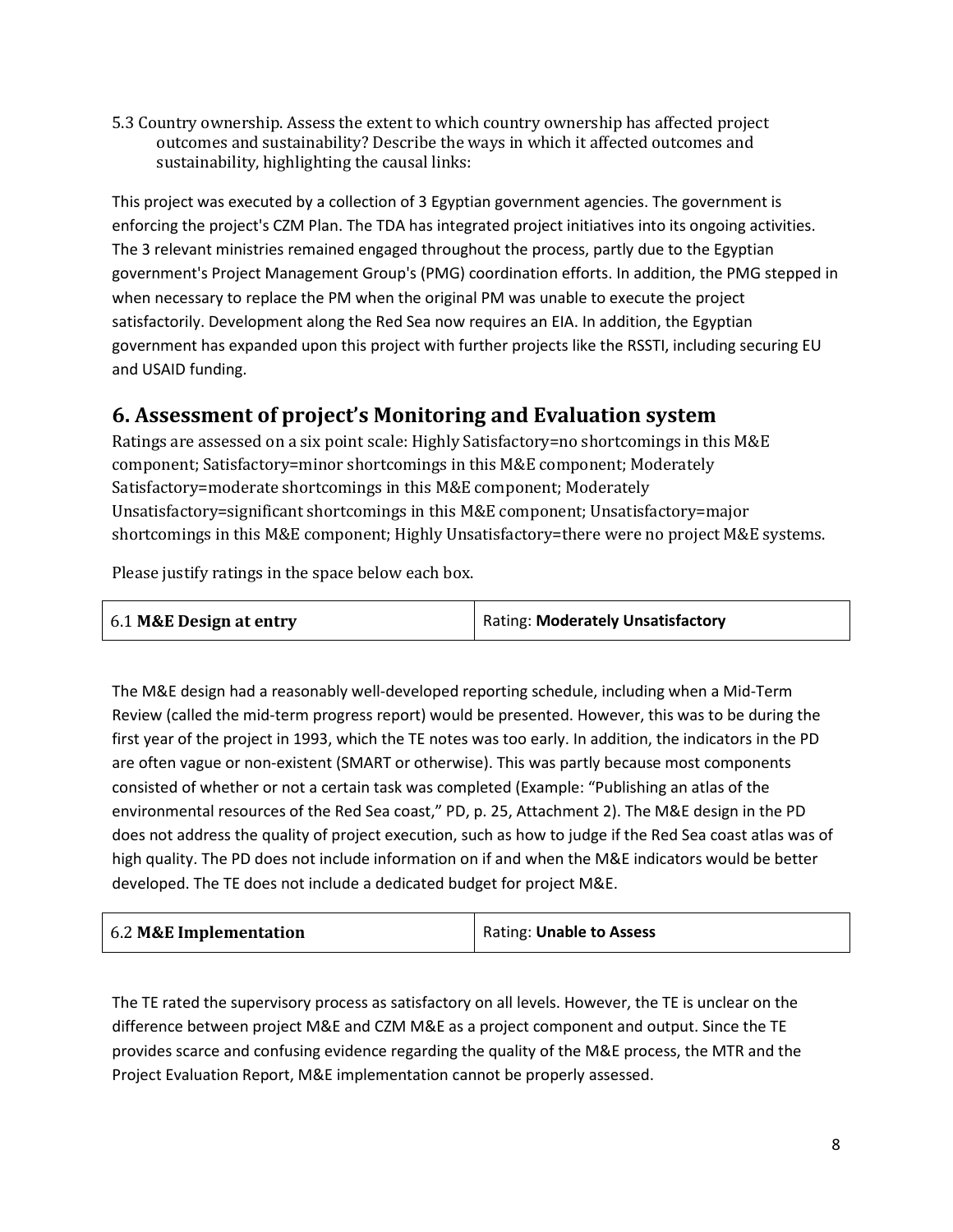The Mid-Term Review (MTR) was completed in November 1997. The M&E missions were run out of main Bank office in Egypt, which helped create a high level of communication, allowing for adaptive management. The TE notes that the monitoring in the Soma Bay area is effective, but it is unclear if this was part of this project or part of the related Tourism Infrastructure Project. Monitoring of coral reefs near Safaga needed to be improved.

# **7. Assessment of project implementation and execution**

Quality of Implementation includes the quality of project design, as well as the quality of supervision and assistance provided by implementing agency(s) to execution agencies throughout project implementation. Quality of Execution covers the effectiveness of the executing agency(s) in performing its roles and responsibilities. In both instances, the focus is upon factors that are largely within the control of the respective implementing and executing agency(s). A six point rating scale is used (Highly Satisfactory to Highly Unsatisfactory), or Unable to Assess.

Please justify ratings in the space below each box.

| <b>Rating: Moderately Satisfactory</b><br>7.1 Quality of Project Implementation |  |
|---------------------------------------------------------------------------------|--|
|---------------------------------------------------------------------------------|--|

The TE notes that the project design was overly complicated. During project implementation, it became difficult to link the different project components together. In particular, the tourism and environmental protection goals often conflicted in practice, so they had to be separated from each other. In addition, the project design put too much focus on studies at the expense of being able to actually execute project activities in the field. The project design was overly ambitious for a 36-month time frame. Clarifying the 3 executing agencies' roles in relation to each other took longer than expected. The original project design was written with a poor understanding of where weaknesses existed within each of the 3 executing agencies. Finally, the project design lacked a guiding CZM framework to inform future action during project execution.

On the other hand, M&E appears to have been satisfactory and carried out with a high degree of communication and collaboration, though the TE is unclear on this point. According to the TE, "assistance provided by the Bank during the project's relatively long period of implementation helped the executing agencies to undertake the complex components and overcome any shortcomings in the original design" (TE, p. 12).

| 7.2 Quality of Project Execution | Rating: Satisfactory |
|----------------------------------|----------------------|
|----------------------------------|----------------------|

The Egyptian government executing agencies initially experienced a year-long delay "due to the lack of counterpart funding and difficulties in compliance with the Bank's standard procedures for withdrawals and procurement" (TE, p. 12). The project also experienced difficulties due to the first PM's poor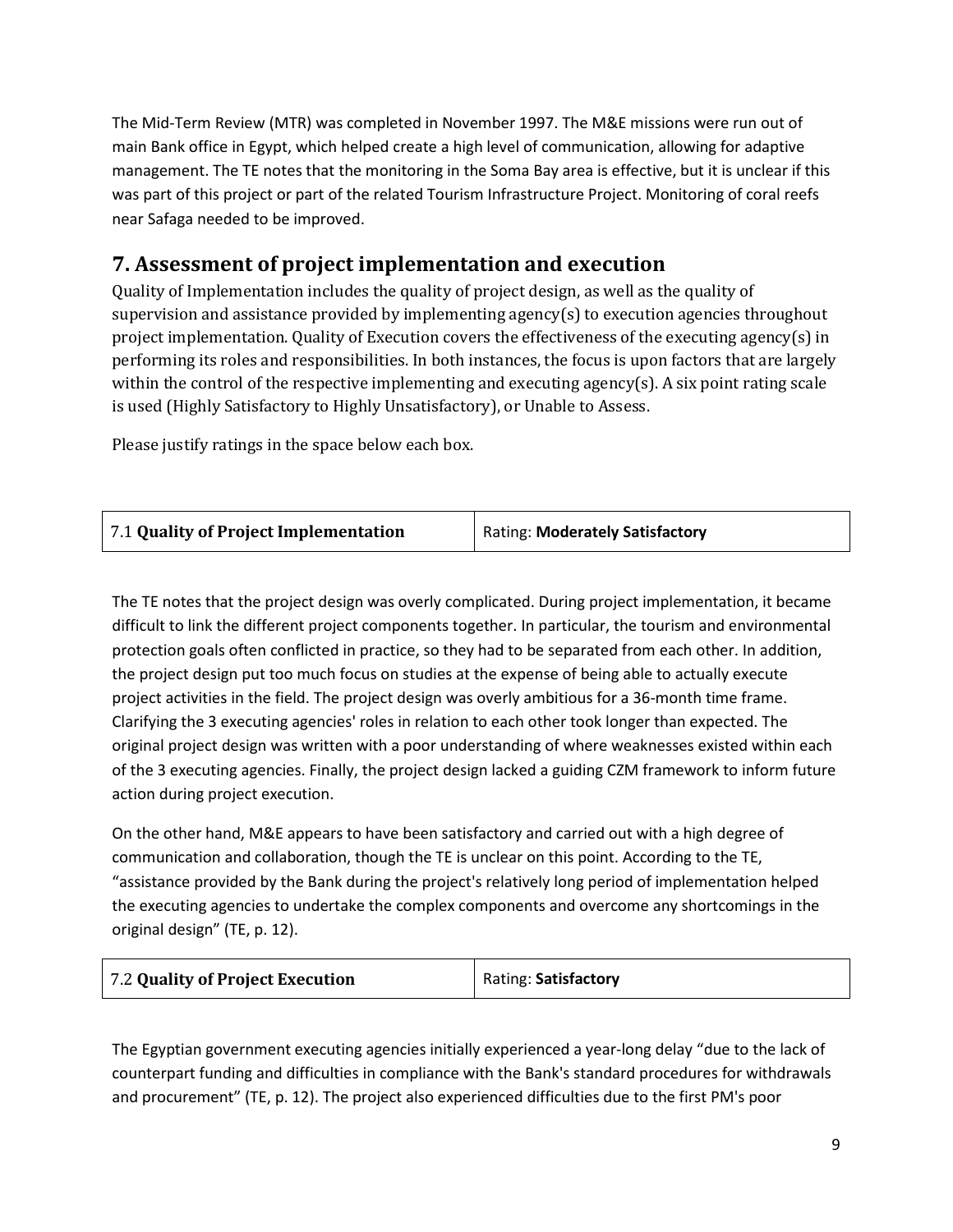management. However, the PMG was able to adapt, such as de-linking the tourism and environmental components of the project and replacing the original PM with a new PM with greater project management skills. In the end, the project carried out work on all of its primary outputs.

## **8. Assessment of Project Impacts**

*Note - In instances where information on any impact related topic is not provided in the terminal evaluations, the reviewer should indicate in the relevant sections below that this is indeed the case and identify the information gaps. When providing information on topics related to impact, please cite the page number of the terminal evaluation from where the information is sourced.*

8.1 Environmental Change. Describe the changes in environmental stress and environmental status that occurred by the end of the project. Include both quantitative and qualitative changes documented, sources of information for these changes, and how project activities contributed to or hindered these changes. Also include how contextual factors have contributed to or hindered these changes.

As this was largely a capacity-building project, there were no environmental changes due to the project noted in the TE.

8.2 Socioeconomic change. Describe any changes in human well-being (income, education, health, community relationships, etc.) that occurred by the end of the project. Include both quantitative and qualitative changes documented, sources of information for these changes, and how project activities contributed to or hindered these changes. Also include how contextual factors have contributed to or hindered these changes.

While the project was designed with local economic growth due to sustainable tourism in mind, tourism growth due to this project was small due to nearby terrorist attacks (TE, p. 11). The Egyptian government places greater emphasis on environmental awareness public education campaigns targeting "investors and developers, international tourists, local communities, and school-children," (TE, p. 9), but the TE does not give information on the scale or effectiveness of any public education campaigns.

8.3 Capacity and governance changes. Describe notable changes in capacities and governance that can lead to large-scale action (both mass and legislative) bringing about positive environmental change. "Capacities" include awareness, knowledge, skills, infrastructure, and environmental monitoring systems, among others. "Governance" refers to decision-making processes, structures and systems, including access to and use of information, and thus would include laws, administrative bodies, trustbuilding and conflict resolution processes, information-sharing systems, etc. Indicate how project activities contributed to/ hindered these changes, as well as how contextual factors have influenced these changes.

a) Capacities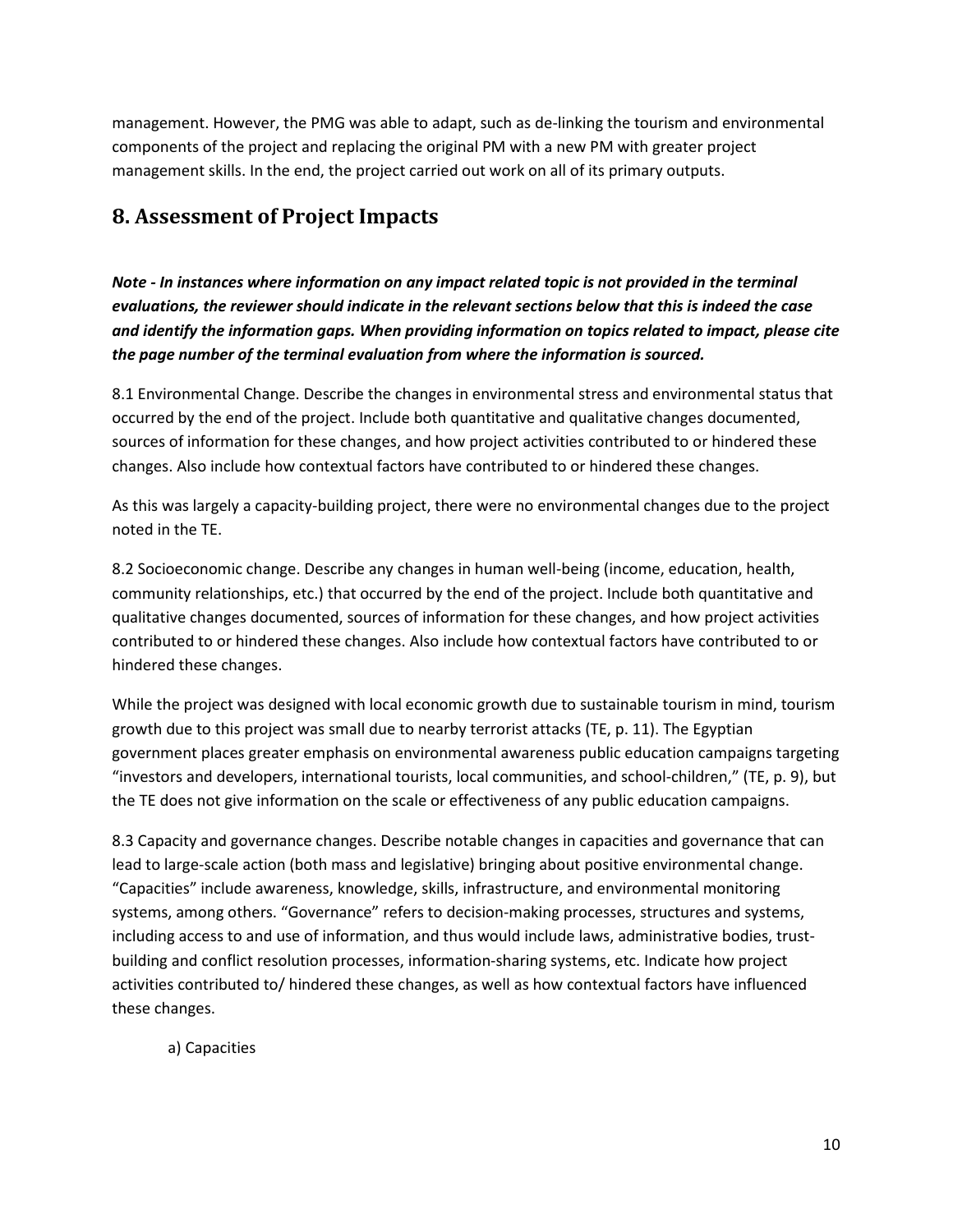The project supported numerous surveys that have expanded the local knowledge base, including coastal mangrove stand inventories and marine biodiversity species surveys. In addition, the TE claims that "staff at TDA and EEAA has received adequate training" (TE, p. 7). The EEAA had 40 rangers patrolling the Egyptian portion of the Red Sea coast due to the project (TE, p. 11). As part of the Protected Areas Management Plan, the project supported building the Marsa Alam Visitors Center, which was finished in 2001 (TE, p. 8). Local executing agencies have also installed mooring buoys to protect untouched reefs to prevent future degradation or exploitation (TE, p. 9).

#### b) Governance

The project's CZM Plan is being enforced by the Egyptian government. As a result, the TDA now has an Environmental Unit, the EEAA requires that local development projects need to carry out EIAs and both the government and the private sector now have geographical information system (GIS) access (TE, p. 5, 7). The project helped to improve collaboration between the TDA, the EEAA and the Red Sea Governate, in addition to improving all 3 groups' collaboration with the local private sector (TE, p. 11). In addition, the project created a Reef Recreation Management Plan, this appears to have not been implemented as of the TE's writing. The project also supported writing the Protected Areas Management Plan, but it is unclear how much of this has been adopted beyond building the Visitors Center (TE, p. 8).

8.4 Unintended impacts. Describe any impacts not targeted by the project, whether positive or negative, affecting either ecological or social aspects. Indicate the factors that contributed to these unintended impacts occurring.

The TE does not note any unintended impacts due to this project.

8.5 Adoption of GEF initiatives at scale. Identify any initiatives (e.g. technologies, approaches, financing instruments, implementing bodies, legal frameworks, information systems) that have been mainstreamed, replicated and/or scaled up by government and other stakeholders by project end. Include the extent to which this broader adoption has taken place, e.g. if plans and resources have been established but no actual adoption has taken place, or if market change and large-scale environmental benefits have begun to occur. Indicate how project activities and other contextual factors contributed to these taking place. If broader adoption has not taken place as expected, indicate which factors (both project-related and contextual) have hindered this from happening.

The Egyptian government is carrying out the CZM Plan as part of its wider National Coastal Zone Management strategy (TE, p. 7). The RSSTI is helping to promote some environmentally-friendly tourism practices take from this project. The TDA has integrated this project's operations into its overall institutional framework (TE, p. 11).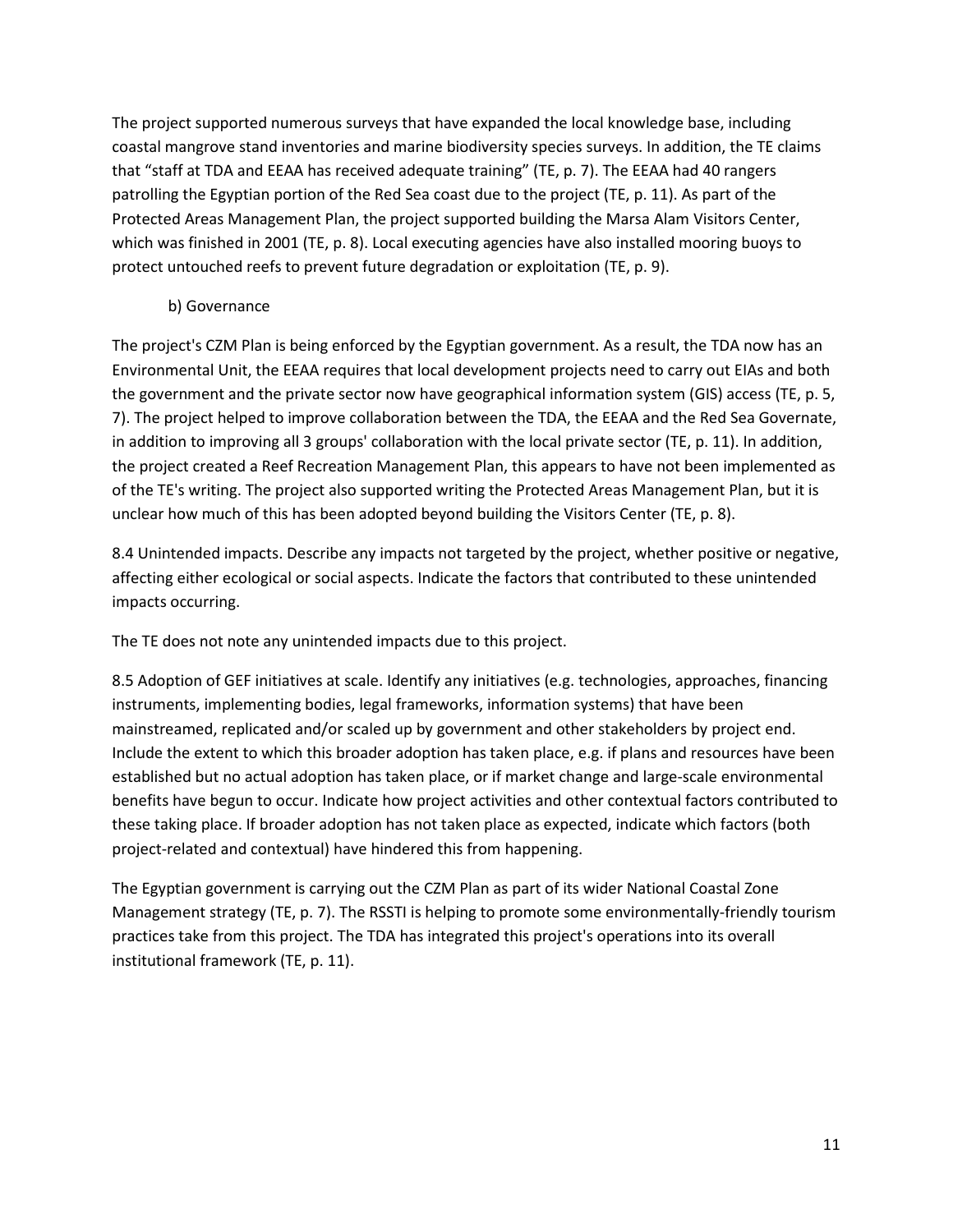### **9. Lessons and recommendations**

9.1 Briefly describe the key lessons, good practices, or approaches mentioned in the terminal evaluation report that could have application for other GEF projects.

The following is taken from the TE's "Lessons Learned" section.

#### **Effective Impacts**

- Promoting cooperation between government agencies can lead to improved project implementation. Since all 3 executing agencies were part of the day-to-day execution, they all were able to make sure their voices were heard and their interests addressed. These agencies have since hired the project staff, which helps ensures this project's goals and processes will be part of the government's approach to coastal biodiversity conservation and tourism promotion.
- GIS databases can have both government and private sector applications. Not only is the GIS database being used for CZM, but it is being used for investment planning as well. According to the TE, "the GIS has also proven to be an essential tool to achieve consensus amongst stakeholders" (TE, p. 13).
- Public-private partnerships, when well-executed, help to achieve project goals. NGO and private sector partners like the Hurghada Environmental Protection for Corals Agency (HEPCA), the Safaga Environmental Protection for Corals Agency, hotels and dive boat companies all helped achieve project goals.
- Spreading environmental awareness to private sector stakeholders can help ensure the private sector also holds project goals. The major local hotel operators formed the Investors' Environmental Association to run the Visitors Center and promote local sustainable development.
- Hiring both high-quality international experts and dedicated Egyptian nationals helped to ensure that there was knowledge spillover between both groups, which improved project execution.

#### **Project Design**

• Project goals and initiatives need to be consistent. This project should have put more emphasis on developing the CZM Plan, including crafting its overall framework earlier. This would have allowed the project team to carry out CZM activities sooner and more thoroughly, such as protecting local coral reefs.

#### **Project Implementation**

• Logistical and geographical considerations need more attention during project planning. The staff that actually carried out daily activities was going to be located in Hurghada, while policy and liaison work would be carried out in Cairo. However, not all intended staff was willing to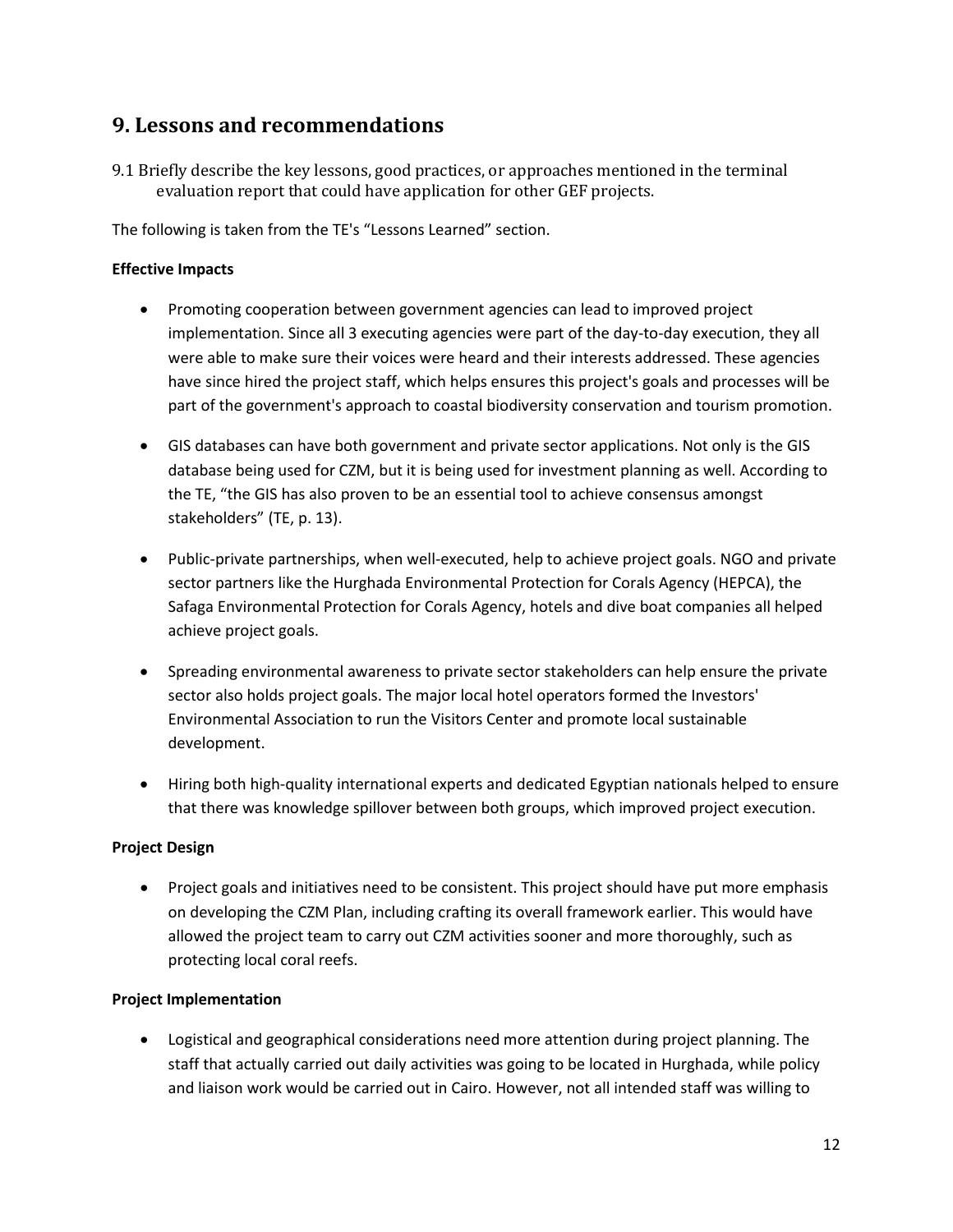relocate to Hurghada for the duration of the project. As a result, both Cairo and Hurghada became field offices, which lowered collaboration between the different project units.

9.2 Briefly describe the recommendations given in the terminal evaluation.

Since the project's work was largely finished, project staff had already joined the relevant government agencies and ongoing work had secured USAID and EU financing already, there was relatively little need to put forward recommendations for the future. The TE does not have a dedicated "Recommendations" section, but the following can be inferred from the TE's body:

- In order to ensure proper monitoring, a greater number of rangers and boats will need to be operating along the Red Sea coast.
- CZM at Safaga diving sites will need to be improved to protect local coral reefs from exploitation.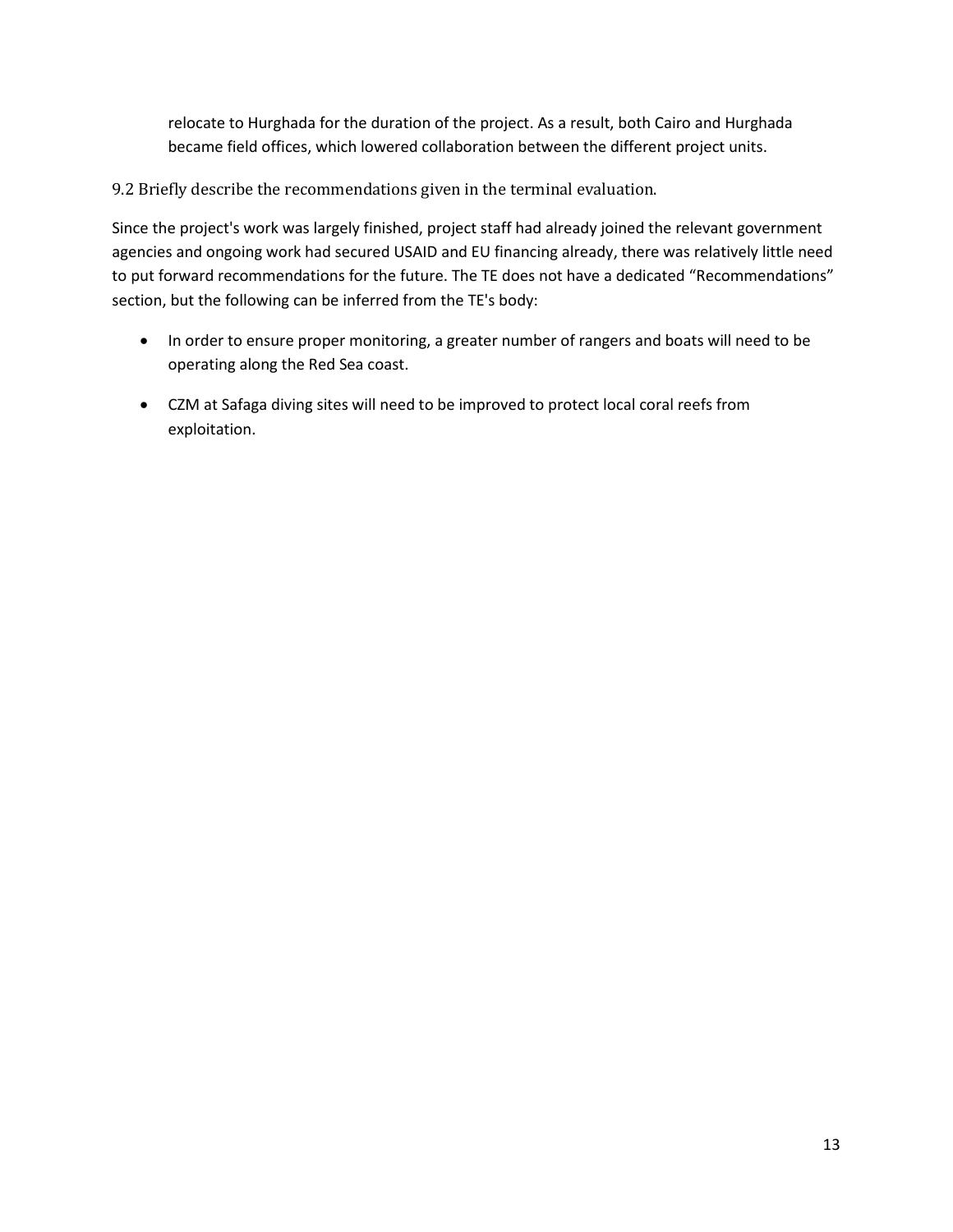# **10. Quality of the Terminal Evaluation Report**

A six point rating scale is used for each sub-criteria and overall rating of the terminal evaluation report (Highly Satisfactory to Highly Unsatisfactory)

| Criteria                                                                                                                                     | <b>GEF EO comments</b>                                                                                                                                                                                                                                                                                                                                                                                                                                                         | Rating    |
|----------------------------------------------------------------------------------------------------------------------------------------------|--------------------------------------------------------------------------------------------------------------------------------------------------------------------------------------------------------------------------------------------------------------------------------------------------------------------------------------------------------------------------------------------------------------------------------------------------------------------------------|-----------|
| To what extent does the report<br>contain an assessment of relevant                                                                          | The TE systematically addresses each of the main project<br>outputs. However, the TE makes no mention of whether or                                                                                                                                                                                                                                                                                                                                                            |           |
| outcomes and impacts of the<br>project and the achievement of the<br>objectives?                                                             | not the project had any effect on the rate of coral reef<br>degradation or any other environmental impact or<br>outcome.                                                                                                                                                                                                                                                                                                                                                       | <b>MS</b> |
| To what extent is the report<br>internally consistent, the evidence<br>presented complete and convincing,<br>and ratings well substantiated? | The results are consistent except for the M&E sections (see<br>below). The evidence included for project successes is often<br>moderately convincing, but incomplete. There is no<br>discussion of the quality of the CZM Plan or training<br>programs. The TE also does not provide a great level of<br>detail over why the project came in under budget.                                                                                                                     | <b>MS</b> |
| To what extent does the report<br>properly assess project<br>sustainability and/or project exit<br>strategy?                                 | The TE contains convincing information for financial and<br>institutional factors affecting project sustainability. The<br>sociopolitical factors are convincing, but the details of<br>public understanding and engagement with biodiversity<br>issues was lacking.                                                                                                                                                                                                           | <b>MS</b> |
| To what extent are the lessons<br>learned supported by the evidence<br>presented and are they<br>comprehensive?                              | The "Lessons Learned" section is evidence-based. However,<br>it does not provide a rationale or suggestions for improving<br>CZM M&E, which is the project output that received the<br>lowest rating in the TE. It also does not include a discussion<br>of how CZM M&E went wrong.                                                                                                                                                                                            | <b>MS</b> |
| Does the report include the actual<br>project costs (total and per activity)<br>and actual co-financing used?                                | A budget with line items for project components is included<br>in Annex 2, "Project Costs and Financing." However,<br>multiple expenditure categories are labeled<br>"Miscellaneous" without explanation, though these items<br>represented a small portion of total spending.                                                                                                                                                                                                 | <b>MS</b> |
| Assess the quality of the report's<br>evaluation of project M&E systems:                                                                     | The TE is contradictory on the quality of M&E. The TE rated<br>project supervision as satisfactory, yet it also rated Output<br>6: "Reviewing, monitoring and evaluating the CZM project"<br>as unsatisfactory. The former section had little detail. The<br>latter was rated unsatisfactory due to poor protections of<br>coral reefs at the Safaga diving company sites, but the TE<br>does not establish that this was due to poor reviewing,<br>monitoring and evaluating. | U         |
| <b>Overall TE Rating</b>                                                                                                                     |                                                                                                                                                                                                                                                                                                                                                                                                                                                                                | MS        |

**Overall TE rating: (0.3 \* (4+4)) + (0.1 \* (4+4+4+2)) = 2.4 + 1.4 = 3.8 = Moderately Satisfactory**